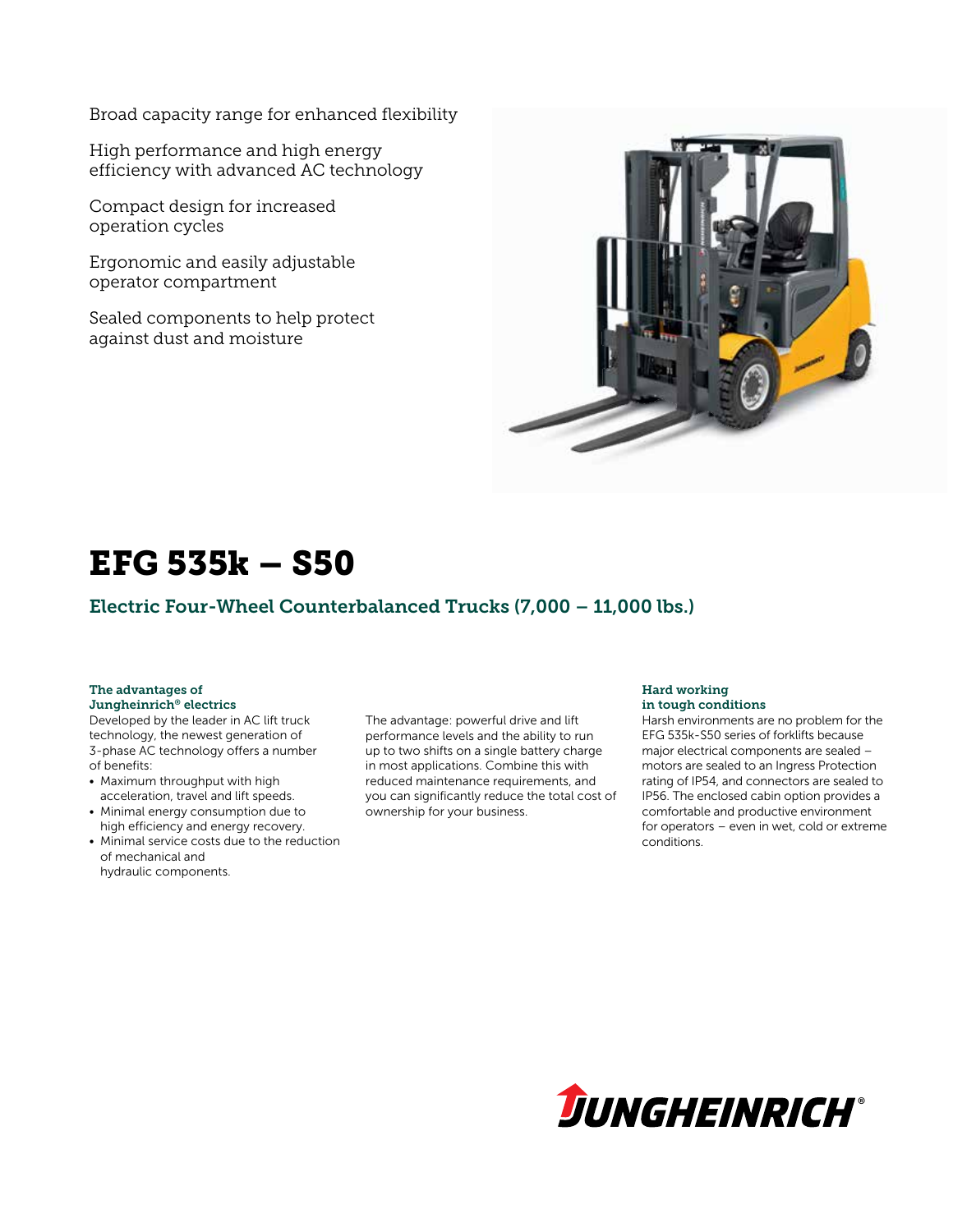### ${\bf Technical\ data} \hspace{24pt}$

|                 |                |                                                                       |               |      | EFG535k                  |                   | EFG540k                |                   |  |
|-----------------|----------------|-----------------------------------------------------------------------|---------------|------|--------------------------|-------------------|------------------------|-------------------|--|
| Characteristics | 1              | Capacity at rated load center                                         | lb            | kg   | 7,000                    | 3,500             | 8,000                  | 4,000             |  |
|                 | $\overline{c}$ | Rated load center                                                     | in            | mm   | 24                       | 500               | 24                     | 500               |  |
|                 | $\overline{3}$ | Power - diesel, gasoline, LP gas, electric                            |               |      | electric                 |                   | electric               |                   |  |
|                 | 4              | Tire type – cushion, pneumatic                                        |               |      | pneumatic                |                   | pneumatic              |                   |  |
|                 | 5              | Wheels, number front / rear (x=driven)                                |               |      | 2x/2                     |                   | 2x/2                   |                   |  |
|                 | 6              | Maximum fork height<br>h <sub>3</sub>                                 | in            | mm   | 122                      | 3,100             | 118                    | 3,000             |  |
|                 | 7              | Extended mast height                                                  | in            | mm   | 153                      | 3,889             | 146                    | 3,715             |  |
|                 |                | 8 Fork free lift height (see tables)                                  | in            | mm   | 6                        | 150               | 6                      | 150               |  |
|                 | 9              | Fork dimensions $-$ length x width x thickness                        | in            | mm   | $45 \times 5 \times 1.8$ | 1150 x 125 x 45   | $45 \times 5 \times 2$ | 1150 x 125 x 50   |  |
|                 |                | 10 Fork spacing – out-to-out minimum / maximum                        | in            | mm   | 16.4 / 44.3              | 415/1,125         | 16.4 / 44.3            | 415/1,125         |  |
|                 |                | 11 Fork carriage type (to ISO 2328, class / type A,B)                 |               |      | 3A                       |                   | 3A                     |                   |  |
|                 |                | 12   Tilt forward / backward                                          | deg           |      | $6^\circ/8^\circ$        |                   | $6^\circ/8^\circ$      |                   |  |
| ensions         |                | 13   Overall length (incl. 45.25 in. forks)                           | in            | mm   | 150.6                    | 3,827             | 150.3                  | 3,818             |  |
|                 |                | 14   Length to fork face (includes fork thickness)                    | in            | mm   | 105.4                    | 2,677             | 105.0                  | 2,668             |  |
| nin<br>Dim      |                | 15   Overall width                                                    | in            | mm   | 52.8                     | 1,340             | 52.8                   | 1,340             |  |
|                 |                | 16 Lowered mast height                                                | in            | mm   | 90.6                     | 2,300             | 90.1                   | 2,290             |  |
|                 |                | 17 Ground to seat index point                                         | in            | mm   | 51.7                     | 1,313             | 51.7                   | 1,313             |  |
|                 |                | 18   Overhead guard height (top)                                      | in            | mm   | 93.1                     | 2,365             | 93.1                   | 2,365             |  |
|                 |                | 19 Tow coupling height                                                | in            | mm   | 15.6                     | 396               | 15.6                   | 396               |  |
|                 | 20             | Minimum outside turning radius                                        | in            | mm   | 89.9                     | 2,284             | 92.9                   | 2,360             |  |
|                 |                | 21   Load distance, axle to fork face (load moment constant)          | in            | mm   | 20.5                     | 519               | 20.9                   | 532               |  |
|                 |                | 22   Minimum aisle – $90^{\circ}$ stack – zero clearance without load | in            | mm   | 110.4                    | 2,803             | 110.0                  | 2,794             |  |
|                 |                | 23   Travel speed, loaded / unloaded (standard mode)                  | mph           | km/h | 9.3 / 10                 | 15/16             | 8.7/10                 | 14/16             |  |
| mance           |                | 24 Travel speed, loaded / unloaded (high-performance option)          | mph           | km/h | 10.6 / 11.1              | $17/18$           | 9.3 / 10.6             | 15/17             |  |
|                 |                | 25   Lift speed, loaded / unloaded (standard mode)                    | fpm           | m/s  | 74.8 / 98.4              | 0.38 / 0.50       | 61.0 / 84.6            | 0.31 / 0.43       |  |
|                 | 26             | Lift speed, loaded / unloaded (high-performance option)               | fpm           | m/s  | 84.6 / 108.2             | 0.43 / 0.55       | 68.9 / 98.4            | 0.35 / 0.50       |  |
|                 |                | 27 Lowering speed, loaded / unloaded (standard mode)                  | fpm           | m/s  | 110.2 / 110.2            | 0.56 / 0.56       | 106.3 / 90.6           | 0.54/0.46         |  |
| Ĕ               | 28             | Lowering speed, loaded / unloaded (high-performance option)           | fpm           | m/s  | 110.2 / 110.2            | 0.56 / 0.56       | 108.3 / 98.4           | 0.55 / 0.50       |  |
| ዺ               | 29             | Gradeability, loaded at 1 mph (1.6 kmh) (standard mode)               | $\%$          |      | 10.2                     |                   | 9.3                    |                   |  |
|                 | 30             | Gradeability, loaded at 1 mph (1.6 kmh) (high-performance option)     | $\%$<br>11.5  |      |                          |                   | 10.8                   |                   |  |
|                 | 31             | Gradeability, maximum (unloaded) (standard mode)                      | $\%$          |      | 24.0                     |                   | 22.3                   |                   |  |
|                 | 32             | Gradeability, maximum (unloaded) (high-performance option)            | $\%$          |      | 27.8                     |                   | 26.1                   |                   |  |
|                 |                | 33 Chassis with minimum weight battery (unloaded)                     | $\mathsf{lb}$ | kg   | 12,853                   | 5,830             | 14,828                 | 6,726             |  |
| Weight          |                | 34   Axle load with rated load, front / rear <sup>1)</sup>            | lb            | kg   | 18,320 / 2,249           | 8,310 / 1,020     | 21,450 / 2,196         | 9,730 / 996       |  |
|                 |                | 35   Axle load, unloaded, front / rear <sup>1)</sup>                  | lb            | kg   | 6,526/6,327              | 2,960 / 2,870     | 7,833 / 6,995          | 3,553 / 3,173     |  |
|                 |                | 36 Tire size, front                                                   | in            |      | 250-15                   |                   | 250-15                 |                   |  |
|                 |                | 37 Tire size, rear                                                    | -in           |      | $21 \times 8 - 9$        |                   | $21 \times 8 - 9$      |                   |  |
|                 |                | 38   Wheelbase                                                        | in            | mm   | 73.1                     | 1,856             | 73.1                   | 1,856             |  |
| Chassis         |                | 39 Track width, front / rear (center of tires)                        |               | mm   | 43.9 / 37.4              | 1,115 / 950       | 43.9 / 37.4            | 1,115 / 950       |  |
|                 |                | 40 Ground clearance at lowest point of mast                           | in            | mm   | 5.6                      | 143               | 7.0                    | 179               |  |
|                 | 41             | Ground clearance at center of wheelbase                               | in            | mm   | 5.9                      | 150               | 5.9                    | 150               |  |
|                 |                | $42$   Brakes - service                                               | type          |      | wet disc mechanical      |                   | wet disc mechanical    |                   |  |
|                 |                | $43$   Brakes – parking                                               | type          |      | electric                 |                   | electric               |                   |  |
|                 |                | 44   Maximum battery length x width x height                          | in            | mm   | 33.66 x 40.47 x 30.87    | 855 x 1,028 x 784 | 33.66 x 40.47 x 30.87  | 855 x 1,028 x 784 |  |
|                 |                | 45   Battery weight, minimum / maximum                                | lb            | kg   | 3,902 / 4,436            | 1,770 / 2,012     | 3,902 / 4,436          | 1,770 / 2,012     |  |
|                 |                | 46   Drive motor capacity (60 min. rating) (standard mode)            | HP            | kW   | 19                       | 14.5              | 19                     | 14.5              |  |
|                 |                | 47   Drive motor capacity (60 min. rating) (high-performance option)  | <b>HP</b>     | kW   | 24                       | 18                | 24                     | 18                |  |
| Powertrain      |                | 48   Lift output (15% rating) (standard mode)                         | <b>HP</b>     | kW   | 27                       | 20                | 27                     | 20                |  |
|                 |                | 49   Lift output (15% rating) (high-performance mode)                 | <b>HP</b>     | kW   | 32                       | 24                | 32                     | 24                |  |
|                 |                | 50 Truck voltage                                                      | Volt          |      | 80                       |                   | 80                     |                   |  |
|                 |                | 51   Controls - drive / hydraulic                                     |               | type |                          | Impulse / AC      | Impulse / AC           |                   |  |
|                 |                | 52 Hydraulic pressure for attachments                                 | PSI           | Mpa  | 2,900                    | 20                | 2,900                  | 20                |  |
|                 |                | 53 Hydraulic flow rate for attachments                                | gpm           | lpm  | 7.9                      | 30                | 7.9                    | 30                |  |

1) Battery weight 4107 lbs/1863 kg on models EFG535k, EFG540k, EFG545k; battery weight 4801 lbs/2178 kg on EFGS50.

This specification sheet only provides technical values for the standard truck. Non-standard tires, different masts, different axle widths, additional equipment, etc. could produce other values. Rights reserved for technical changes and improvements.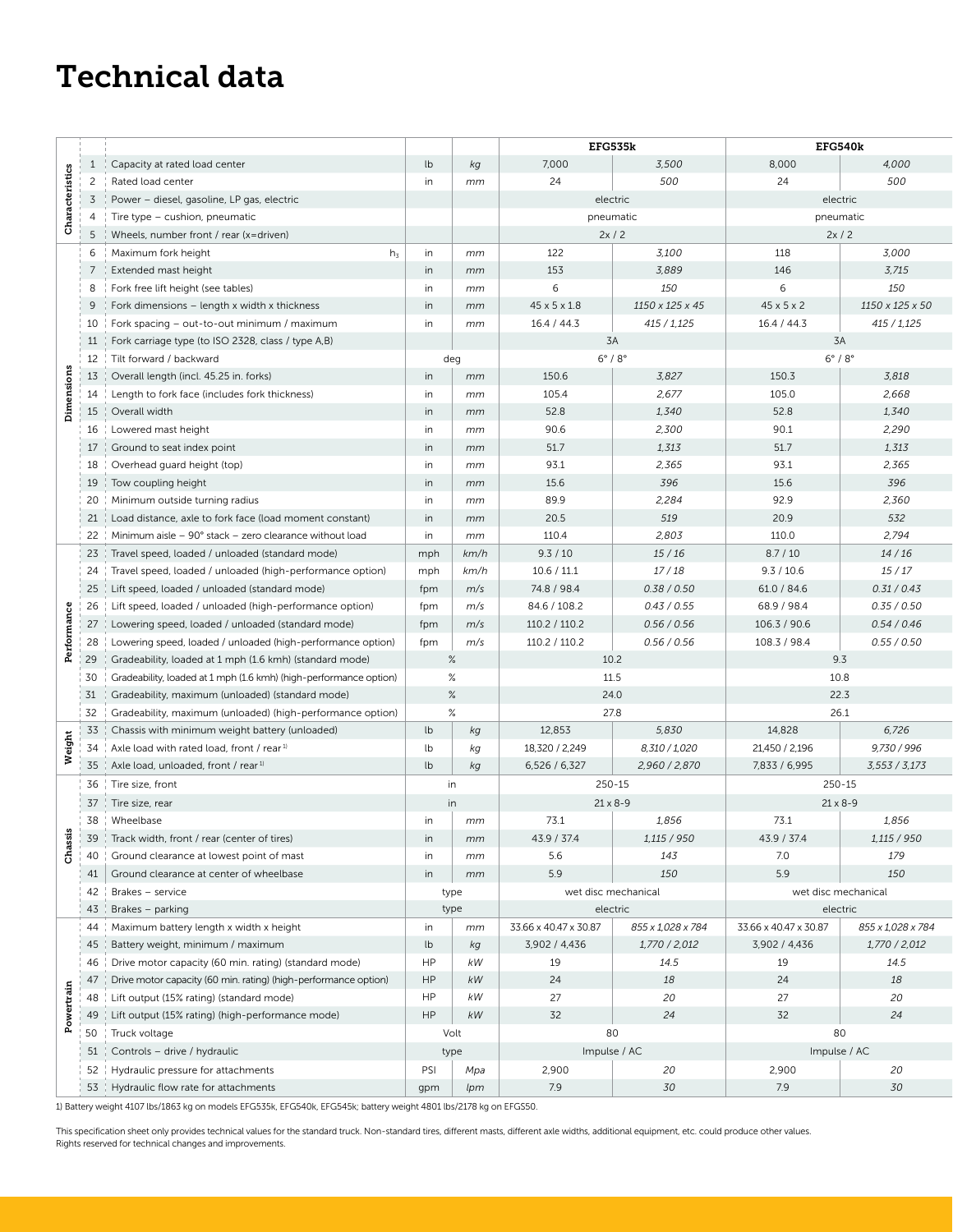|                        | <b>EFG 540</b>                  |                        | <b>EFG S40</b>                  |  |  |
|------------------------|---------------------------------|------------------------|---------------------------------|--|--|
| 8,000                  | 4,000                           | 8,500                  | 4,000                           |  |  |
| 24                     | 500                             | 24                     | 600                             |  |  |
|                        | electric<br>pneumatic<br>2x/2   |                        | electric                        |  |  |
|                        |                                 |                        | pneumatic                       |  |  |
|                        |                                 |                        | 2x/2                            |  |  |
| 118                    | 3,000                           | 118                    | 3,000                           |  |  |
| 146                    | 3,715                           | 152                    | 3,858                           |  |  |
| 6                      | 150                             | 6                      | 150                             |  |  |
| $45 \times 5 \times 2$ | 1150 x 125 x 50                 | $45 \times 6 \times 2$ | 1150 x 150 x 50                 |  |  |
| 16.4 / 44.3            | 415 / 1,125                     | 16.5 / 44.5            | 420 / 1,130                     |  |  |
|                        | 3A<br>$6^{\circ}$ / $8^{\circ}$ |                        | 3A                              |  |  |
|                        |                                 |                        | $6^{\circ}$ / $8^{\circ}$       |  |  |
| 156.0                  | 3,962                           | 161.5                  | 4,102                           |  |  |
| 110.7                  | 2,812                           | 116.2                  | 2,952                           |  |  |
| 52.8                   | 1,340                           | 57.0                   | 1,450                           |  |  |
| 90.1                   | 2,290                           | 90.1                   | 2,290                           |  |  |
| 51.7                   | 1,313                           | 51.2                   | 1,303                           |  |  |
| 93.1                   | 2,365                           | 92.5                   | 2,350                           |  |  |
| 15.6                   | 396                             | 15.6                   | 396                             |  |  |
| 98.0                   | 2,490                           | 105.5                  | 2,680                           |  |  |
| 20.9                   | 532                             | 20.9                   | 532                             |  |  |
| 116.5                  | 2,960                           | 123.9                  | 3,147                           |  |  |
| 8.7/10                 | 14/16                           | 8.7 / 9.6              | 14/15.5                         |  |  |
| 9.3 / 10.6             | 15/17                           | 9.3 / 10.6             | $15/17$                         |  |  |
| 61.0 / 84.6            | 0.31 / 0.43                     | 59.1 / 80.7            | 0.30 / 0.41                     |  |  |
| 68.9 / 98.4            | 0.35 / 0.50                     | 65.0 / 88.6            | 0.33 / 0.45                     |  |  |
| 106.3 / 90.6           | 0.54 / 0.46                     | 102.4 / 92.5           | 0.52 / 0.47                     |  |  |
| 108.3 / 98.4           | 0.55 / 0.50                     | 108.3 / 98.4           | 0.55 / 0.50                     |  |  |
|                        | 9.3                             |                        | 8.1                             |  |  |
|                        | 10.8                            |                        | 9.4                             |  |  |
|                        | 22.3                            |                        | 20.4                            |  |  |
|                        | 26.1                            |                        | 23.4                            |  |  |
| 14,773                 | 6,701                           | 15,820                 | 7,176                           |  |  |
| 21,442 / 2,149         | 9,726 / 975                     | 22,101 / 2,537         | 10,025 / 1,151                  |  |  |
| 8,170 / 6,603          | 3,706 / 2,995                   | 8,578 / 7,242          | 3,891 / 3,285                   |  |  |
|                        | $250 - 15$                      |                        | 28 x 12.5-15                    |  |  |
|                        | $21 \times 8 - 9$               |                        | $23 \times 10 - 12$             |  |  |
| 78.7                   | 2,000                           | 81.9                   | 2,080                           |  |  |
| 43.9 / 37.4            | 1,115 / 950                     | 45.4 / 47.2            | 1,155 / 1,200                   |  |  |
| 7.0<br>5.9             | 179<br>150                      | 6.5<br>5.9             | 166<br>150                      |  |  |
|                        |                                 |                        |                                 |  |  |
|                        | wet disc mechanical<br>electric |                        | wet disc mechanical<br>electric |  |  |
| 39.33 x 40.47 x 30.87  | 999 x 1,028 x 784               | 39.33 x 40.47 x 30.87  | 999 x 1,028 x 784               |  |  |
| 4,562 / 5,186          | 2,069 / 2,352                   | 4,562 / 5,186          | 2,069 / 2,352                   |  |  |
| 19                     | 14.5                            | 19                     | 14                              |  |  |
| 24                     | 18                              | 24                     | 18                              |  |  |
| 27                     | 20                              | 27                     | 20                              |  |  |
| 32                     | 24                              | 32                     | 24                              |  |  |
|                        | 80                              |                        | 80                              |  |  |
|                        | Impulse / AC                    |                        | Impulse / AC                    |  |  |
| 2,900                  | 20                              | 2,900                  | 20                              |  |  |
| 7.9                    | 30                              | 7.9                    | 30                              |  |  |
|                        |                                 |                        |                                 |  |  |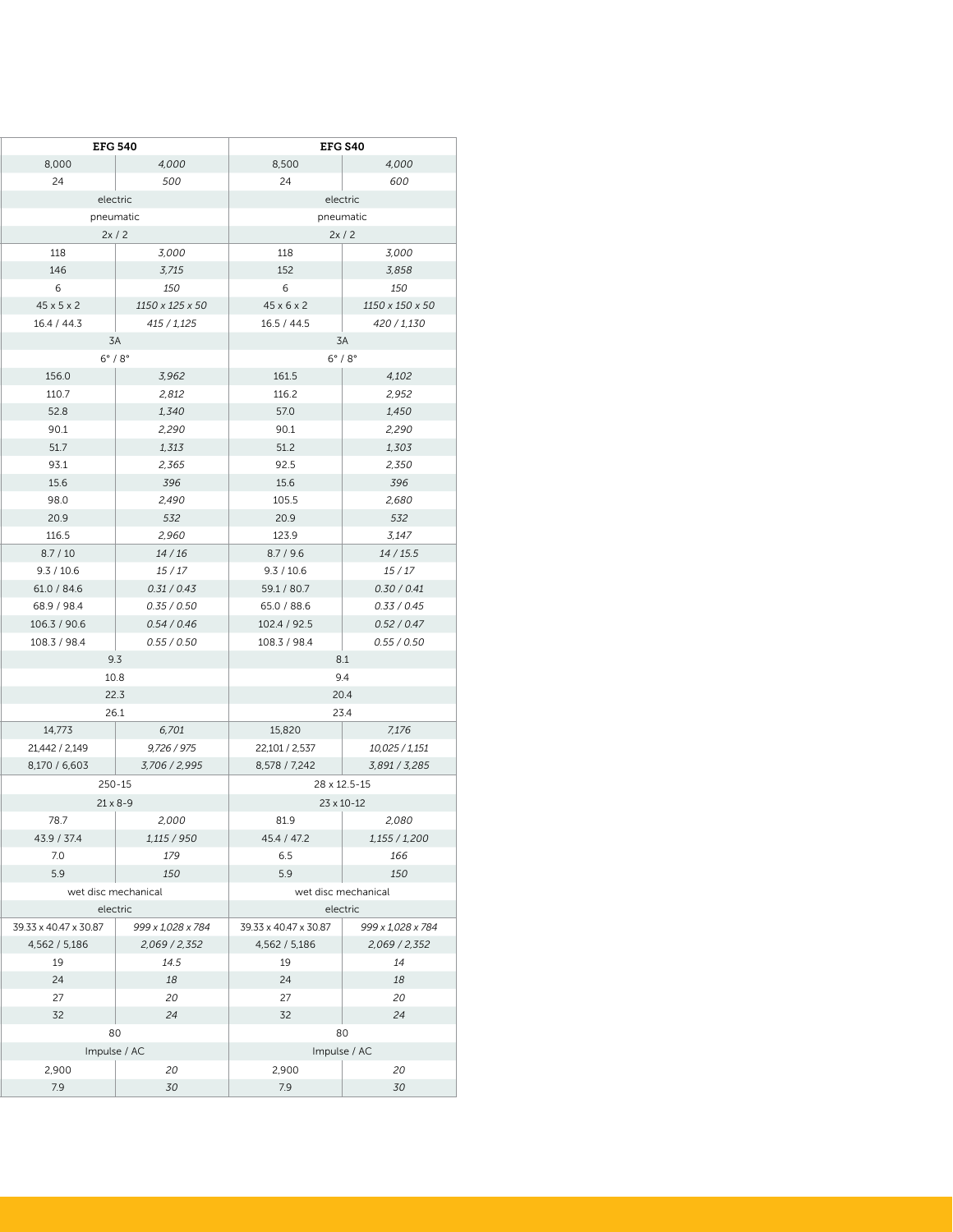### ${\bf Technical\ data} \hspace{24pt}$

|                 |                |                                                                       |               |      | <b>EFG 545k</b>        |                   |                        | <b>EFG 545</b>    |
|-----------------|----------------|-----------------------------------------------------------------------|---------------|------|------------------------|-------------------|------------------------|-------------------|
| Characteristics | 1              | Capacity at rated load center                                         | lb            | kg   | 9,000                  | 4,500             | 9,000                  | 4,500             |
|                 | $\overline{c}$ | Rated load center                                                     | in            | mm   | 24                     | 500               | 24                     | 500               |
|                 | $\overline{3}$ | Power - diesel, gasoline, LP gas, electric                            |               |      | electric               |                   | electric               |                   |
|                 | 4              | Tire type $-$ cushion, pneumatic                                      |               |      | pneumatic              |                   |                        | pneumatic         |
|                 | 5              | Wheels, number front / rear (x=driven)                                |               |      | 2x/2                   |                   |                        | 2x/2              |
|                 | 6              | Maximum fork height<br>h <sub>3</sub>                                 | in            | mm   | 118                    | 3,000             | 118                    | 3,000             |
|                 | 7              | Extended mast height                                                  | in            | mm   | 146                    | 3,715             | 146                    | 3,715             |
|                 |                | 8 Fork free lift height (see tables)                                  | in            | mm   | 6                      | 150               | 6                      | 150               |
|                 | 9              | Fork dimensions $-$ length x width x thickness                        | in            | mm   | $45 \times 6 \times 2$ | 1150 x 150 x 50   | $45 \times 6 \times 2$ | 1150 x 150 x 50   |
|                 |                | 10 Fork spacing – out-to-out minimum / maximum                        | in            | mm   | 16.5 / 44.5            | 420 / 1,130       | 16.5 / 44.5            | 420 / 1,130       |
|                 |                | 11 Fork carriage type (to ISO 2328, class / type A,B)                 |               |      | 3A                     |                   | 3A                     |                   |
|                 |                | 12   Tilt forward / backward                                          | deg           |      | $6^\circ/8^\circ$      |                   | $6^\circ/8^\circ$      |                   |
|                 |                | 13   Overall length (incl. 45.25 in. forks)                           | in            | mm   | 150.3                  | 3,818             | 155.9                  | 3,962             |
| ensions         |                | 14   Length to fork face (includes fork thickness)                    | in            | mm   | 105.0                  | 2,668             | 110.7                  | 2,812             |
| Dim             |                | 15   Overall width                                                    | in            | mm   | 57.0                   | 1,450             | 57.0                   | 1,450             |
|                 |                | 16 Lowered mast height                                                | in            | mm   | 90.1                   | 2,290             | 90.1                   | 2,290             |
|                 |                | 17 Ground to seat index point                                         | in            | mm   | 51.2                   | 1,303             | 51.2                   | 1,303             |
|                 |                | 18   Overhead guard height (top)                                      | in            | mm   | 92.5                   | 2,350             | 92.5                   | 2,350             |
|                 |                | 19 Tow coupling height                                                | in            | mm   | 15.6                   | 396               | 15.6                   | 396               |
|                 | 20             | Minimum outside turning radius                                        | in            | mm   | 92.9                   | 2,360             | 98.0                   | 2,490             |
|                 |                | 21   Load distance, axle to fork face (load moment constant)          | in            | mm   | 20.9                   | 532               | 20.9                   | 532               |
|                 |                | 22   Minimum aisle – $90^{\circ}$ stack – zero clearance without load | in            | mm   | 110.0                  | 2,794             | 116.5                  | 2,960             |
|                 |                | 23   Travel speed, loaded / unloaded (standard mode)                  | mph           | km/h | 8.7 / 9.6              | 14/15.5           | 8.7 / 9.6              | 14/15.5           |
| mance           |                | 24 Travel speed, loaded / unloaded (high-performance option)          | mph           | km/h | 9.3 / 10.6             | 15/17             | 9.3 / 10.6             | 15/17             |
|                 |                | 25   Lift speed, loaded / unloaded (standard mode)                    | fpm           | m/s  | 59.1 / 80.7            | 0.30 / 0.41       | 59.1 / 80.7            | 0.30 / 0.41       |
|                 | 26             | Lift speed, loaded / unloaded (high-performance option)               | fpm           | m/s  | 65.0 / 88.6            | 0.33 / 0.45       | 65.0 / 88.6            | 0.33 / 0.45       |
|                 |                | 27 Lowering speed, loaded / unloaded (standard mode)                  | fpm           | m/s  | 102.4 / 92.5           | 0.52 / 0.47       | 102.4 / 92.5           | 0.52 / 0.47       |
| Ĕ               | 28             | Lowering speed, loaded / unloaded (high-performance option)           | fpm           | m/s  | 108.3 / 98.4           | 0.55 / 0.50       | 108.3 / 98.4           | 0.55 / 0.50       |
| ዺ               | 29             | Gradeability, loaded at 1 mph (1.6 kmh) (standard mode)               | $\%$          |      | 8.1                    |                   |                        | 8.1               |
|                 | 30             | Gradeability, loaded at 1 mph (1.6 kmh) (high-performance option)     | $\%$          |      | 9.4                    |                   | 9.4                    |                   |
|                 | 31             | Gradeability, maximum (unloaded) (standard mode)                      | $\%$          |      | 20.4                   |                   |                        | 20.4              |
|                 | 32             | Gradeability, maximum (unloaded) (high-performance option)            | $\%$          |      | 23.9                   |                   | 23.9                   |                   |
|                 |                | 33 Chassis with minimum weight battery (unloaded)                     | $\mathsf{lb}$ | kg   | 15,842                 | 7,186             | 15,787                 | 7,161             |
| Weight          |                | 34   Axle load with rated load, front / rear <sup>1)</sup>            | lb            | kg   | 23,387 / 2,376         | 10,608 / 1,078    | 23,256 / 2,451         | 10,549 / 1,112    |
|                 |                | 35   Axle load, unloaded, front / rear <sup>1)</sup>                  | lb            | kg   | 8,067 / 7,776          | 3,659 / 3,527     | 8,327 / 7,463          | 3,777/3,385       |
|                 |                | 36 Tire size, front                                                   | in            |      | 28 x 12.5-15           |                   |                        | 28 x 12.5-15      |
|                 |                | 37 Tire size, rear                                                    | -in           |      | $21 \times 8 - 9$      |                   |                        | $21 \times 8 - 9$ |
|                 |                | 38   Wheelbase                                                        | in            | mm   | 73.1                   | 1,856             | 78.7                   | 2,000             |
|                 |                | 39 Track width, front / rear (center of tires)                        |               | mm   | 45.4 / 37.4            | 1,155/950         | 45.4 / 37.4            | 1,155 / 950       |
| Chassis         |                | 40 Ground clearance at lowest point of mast                           | in            | mm   | 6.5                    | 166               | 6.5                    | 166               |
|                 | 41             | Ground clearance at center of wheelbase                               | in            | mm   | 5.9                    | 150               | 5.9                    | 150               |
|                 |                | $42$   Brakes - service                                               | type          |      | wet disc mechanical    |                   | wet disc mechanical    |                   |
|                 |                | $43$   Brakes – parking                                               | type          |      | electric               |                   | electric               |                   |
|                 |                | 44   Maximum battery length x width x height                          | in            | mm   | 33.66 x 40.47 x 30.87  | 855 x 1,028 x 784 | 39.33 x 40.47 x 30.87  | 999 x 1,028 x 784 |
|                 |                | 45   Battery weight, minimum / maximum                                | lb            | kg   | 3,902 / 4,436          | 1,770 / 2,012     | 4,562 / 5,186          | 2,069 / 2,352     |
|                 |                | 46   Drive motor capacity (60 min. rating) (standard mode)            | HP            | kW   | 19                     | 14.5              | 19                     | 14                |
|                 |                | 47   Drive motor capacity (60 min. rating) (high-performance option)  | <b>HP</b>     | kW   | 24                     | 18                | 24                     | 18                |
|                 |                | 48   Lift output (15% rating) (standard mode)                         | <b>HP</b>     | kW   | 27                     | 20                | 27                     | 20                |
| Powertrain      |                | 49   Lift output (15% rating) (high-performance mode)                 | <b>HP</b>     | kW   | 32                     | 24                | 32                     | 24                |
|                 |                | 50 Truck voltage                                                      | Volt          |      | 80                     |                   |                        |                   |
|                 |                |                                                                       |               |      |                        |                   | 80<br>Impulse / AC     |                   |
|                 |                | 51   Controls - drive / hydraulic                                     | type          |      | Impulse / AC           |                   |                        |                   |
|                 |                | 52 Hydraulic pressure for attachments                                 | PSI           | Mpa  | 2,900                  | 20                | 2,900                  | 20                |
|                 |                | 53 Hydraulic flow rate for attachments                                | gpm           | lpm  | 7.9                    | 30                | 7.9                    | 30                |

1) Battery weight 4107 lbs/1863 kg on models EFG535k, EFG540k, EFG545k; battery weight 4801 lbs/2178 kg on EFGS50.

This specification sheet only provides technical values for the standard truck. Non-standard tires, different masts, different axle widths, additional equipment, etc. could produce other values. Rights reserved for technical changes and improvements.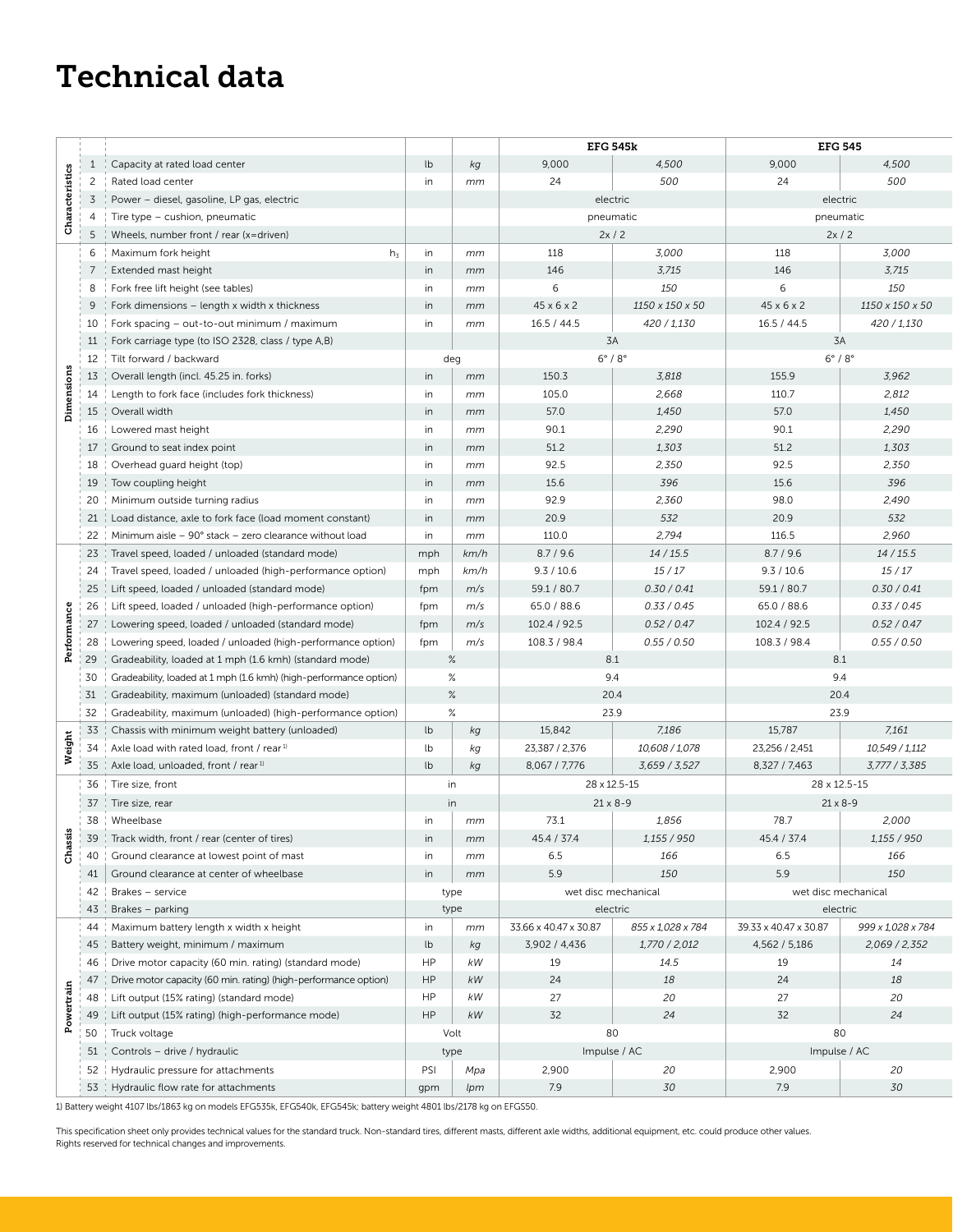|                        | <b>EFG 550</b>                |                       | <b>EFG S50</b>                |  |  |
|------------------------|-------------------------------|-----------------------|-------------------------------|--|--|
| 10,000                 | 5,000                         | 11,000                | 5,000                         |  |  |
| 24                     | 500                           | 24                    | 600                           |  |  |
|                        | electric<br>pneumatic<br>2x/2 |                       | electric                      |  |  |
|                        |                               |                       | pneumatic                     |  |  |
|                        |                               |                       | 2x/2                          |  |  |
| 118                    | 3,000                         | 118                   | 3,030                         |  |  |
| 152                    | 3,858                         | 158                   | 4,003                         |  |  |
| 6                      | 150                           | 6                     | 150                           |  |  |
| $45 \times 6 \times 2$ | 1150 x 150 x 50               | 45 x 6 x 2.4          | 1150 x 150 x 60               |  |  |
| 16.5 / 44.5            | 420 / 1,130                   | 16.5 / 44.5           | 420 / 1,130                   |  |  |
|                        | 3A                            |                       | 4A                            |  |  |
|                        | $6^{\circ}$ / $8^{\circ}$     |                       | $6^{\circ}$ / $8^{\circ}$     |  |  |
| 156.0                  | 3,962                         | 161.5                 | 4,102                         |  |  |
| 110.7                  | 2,812                         | 116.2                 | 2,952                         |  |  |
| 57.0                   | 1,450                         | 57.0                  | 1,450                         |  |  |
| 90.1                   | 2,290                         | 96.0                  | 2,440                         |  |  |
| 51.2                   | 1,303                         | 51.2                  | 1,303                         |  |  |
| 92.5                   | 2,350                         | 92.5                  | 2,350                         |  |  |
| 15.6                   | 396                           | 15.6                  | 396                           |  |  |
| 98.0                   | 2,490                         | 105.5                 | 2,680                         |  |  |
| 20.9                   | 532                           | 21.5                  | 547                           |  |  |
| 116.5                  | 2,960                         | 123.9                 | 3,147                         |  |  |
| 8.7 / 9.3              | 14/15                         | 8.4 / 9               | 13.5 / 14.5                   |  |  |
| 9.3 / 10.6             | 15/17                         | 9.3 / 10.6            | $15/17$                       |  |  |
| 55.1 / 80.7            | 0.28 / 0.41                   | 53.1 / 78.7           | 0.27 / 0.40                   |  |  |
| 65.0 / 88.6            | 0.33 / 0.45                   | 61.0 / 88.6           | 0.31 / 0.45                   |  |  |
| 102.4 / 92.5           | 0.52 / 0.47                   | 100.4 / 98.4          | 0.51 / 0.50                   |  |  |
| 18.3 / 98.4            | 0.55/0.50                     | 108.3 / 98.4          | 0.55 / 0.50                   |  |  |
|                        | 7.5                           |                       | 7.1                           |  |  |
|                        | 8.8                           |                       | 8.4                           |  |  |
|                        | 20                            |                       | 18.9                          |  |  |
|                        | 23.4                          |                       | 22.2                          |  |  |
| 16,643                 | 7,549                         | 17,716                | 8,036                         |  |  |
| 24,872 / 2,771         | 11,282 / 1,257                | 25,743 / 2,996        | 11,677 / 1,359                |  |  |
| 8,316 / 8,327          | 3,772/3,777                   | 8,668 / 9,048         | 3,932 / 4,104                 |  |  |
|                        | 28 x 12.5-15                  |                       | 28 x 12.5-15                  |  |  |
|                        | $21 \times 8 - 9$             |                       | $23 \times 10 - 12$           |  |  |
| 78.7                   | 2,000                         | 81.9                  | 2,080                         |  |  |
| 45.4 / 37.4            | 1,155 / 950                   | 45.4 / 47.2           | 1,155 / 1,200                 |  |  |
| 6.5                    | 166                           | 6.5                   | 166                           |  |  |
| 5.9                    | 150                           | 5.9                   | 150                           |  |  |
|                        | wet disc mechanical           |                       | wet disc mechanical /electric |  |  |
|                        | electric                      |                       | electric                      |  |  |
| 39.33 x 40.47 x 30.87  | 999 x 1,028 x 784             | 39.33 x 40.47 x 30.87 | 999 x 1,028 x 784             |  |  |
| 4,562 / 5,186          | 2,069 / 2,352                 | 4,562 / 5,186         | 2,069 / 2,352                 |  |  |
| 19                     | 14                            | 19                    | 14                            |  |  |
| 24                     | 18                            | 24                    | 18                            |  |  |
| 27                     | 20                            | 27                    | 20                            |  |  |
| 32                     | 24                            | 32                    | 24                            |  |  |
|                        | 80                            |                       | 80                            |  |  |
|                        | Impulse / AC                  |                       | Impulse / AC                  |  |  |
| 2,900                  | 20                            | 2,900                 | 20                            |  |  |
| 7.9                    | 30                            | 7.9                   | 30                            |  |  |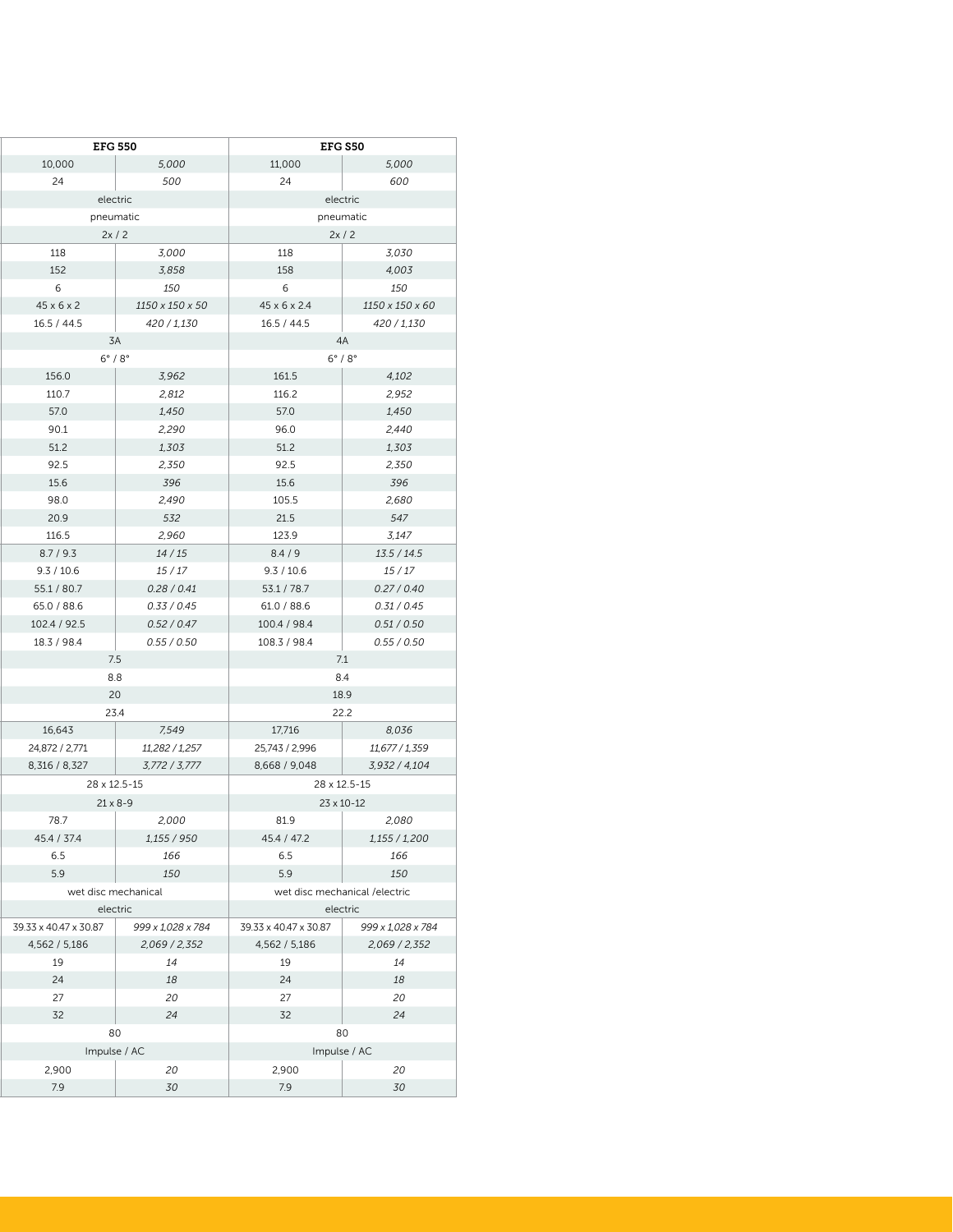### EFG 535k-S50



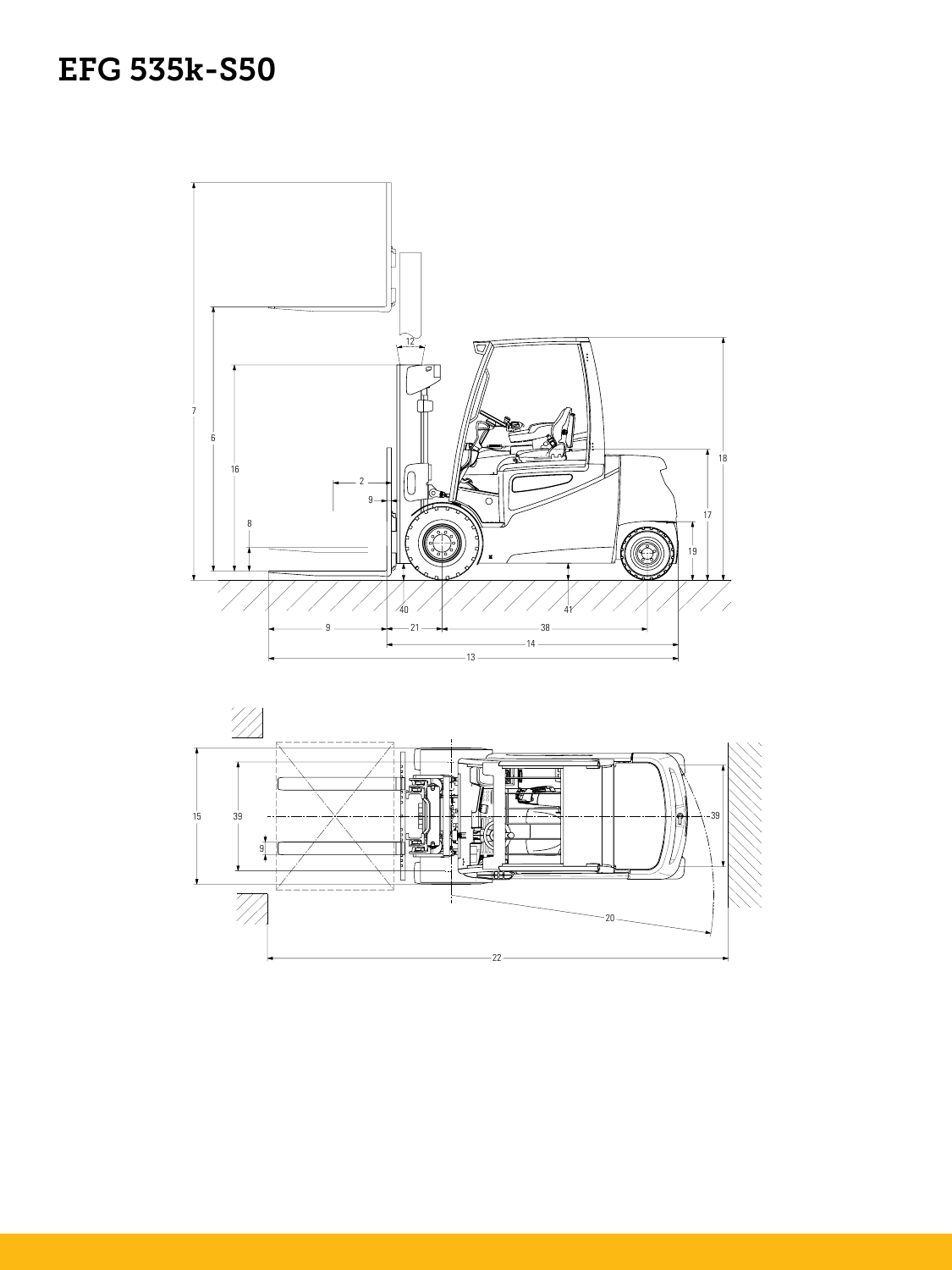